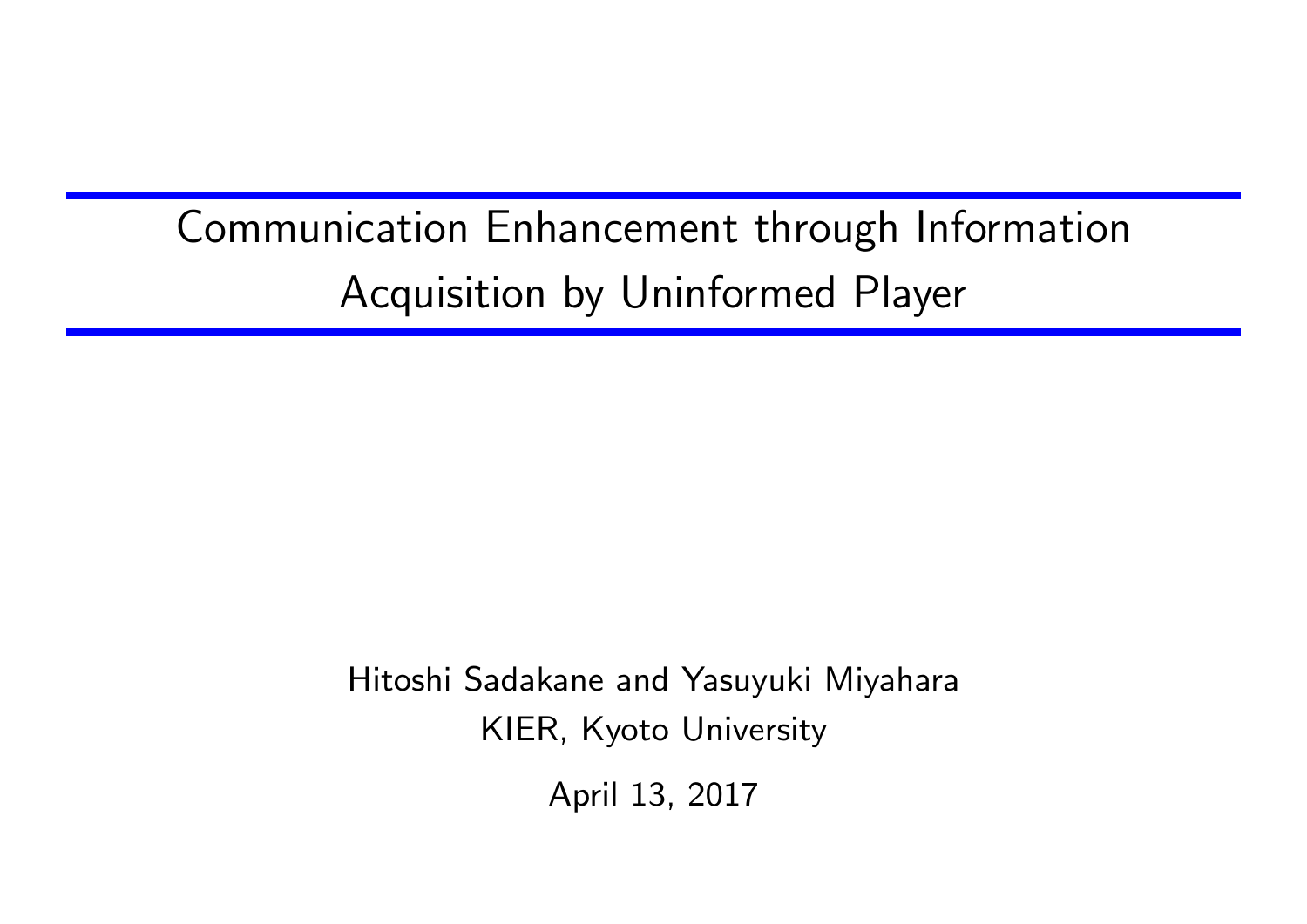## **Introduction**

We study strategic information transmission between an informed sender (S) and an uninformed decision maker (D) in a situation where the decision maker can privately acquire information about the states of nature. (Crawford and Sobel  $(1982) + D's$  information acquisition.)

- *•* Period 1 : S learns the state of nature.
- *•* Period 2 : D privately acquires information.
- *•* Period 3 : S sends a message to D.
- *•* Period 4 : D makes a decision and this game ends.

(Result)

- *•* Information acquisition by D can enhance communication.
- *•* Information structure is endogenized, namely, it is determined which information D acquires in equilibrium.
- *•* The D's information acquisition and the S's information transmission are mutually dependent.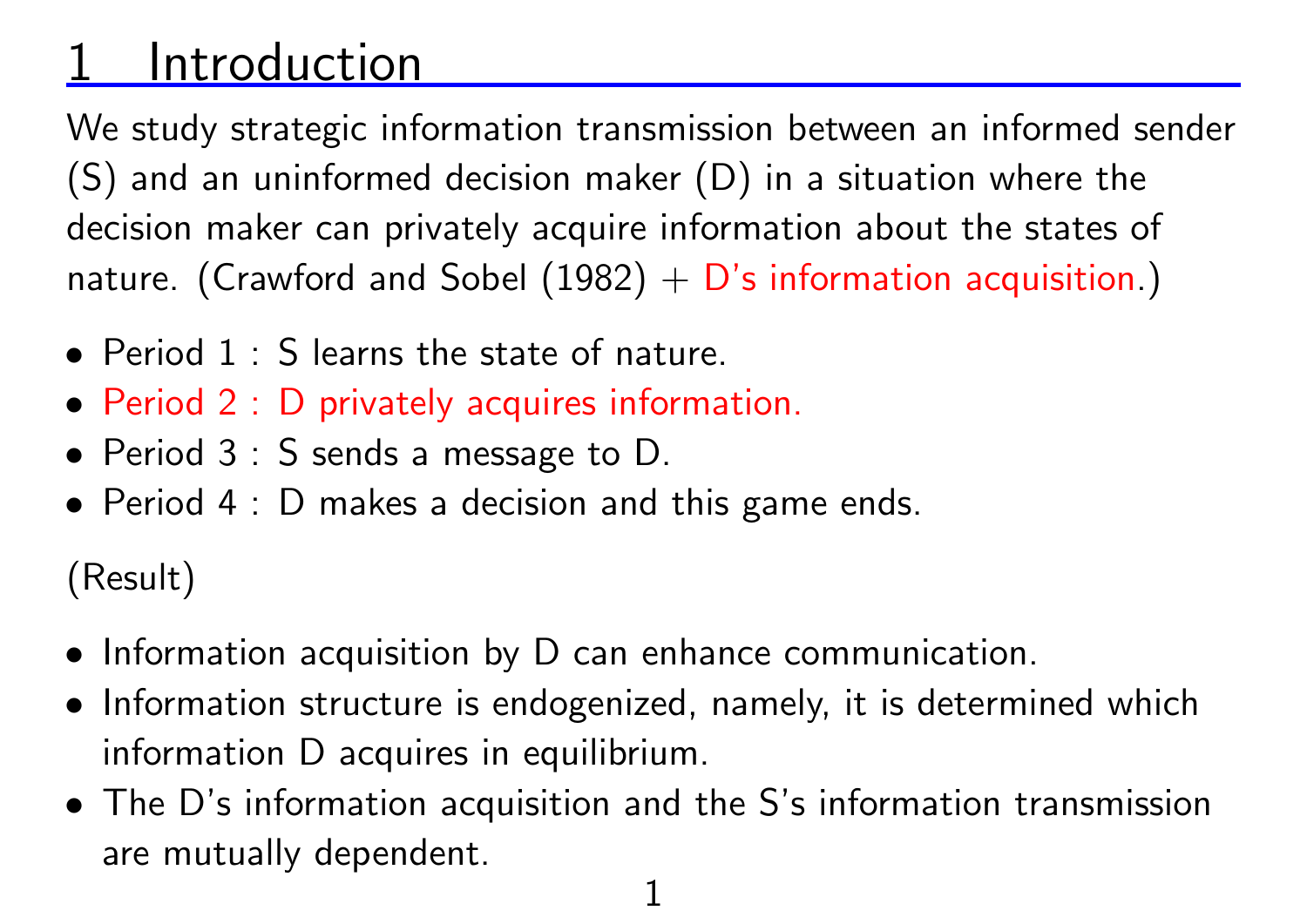## **Related Literature**

## 2.1 The cheap-talk game with an informed decision maker

- 1. *S* learns the state of the world *θ*.
- 2. *D* privately observes a signal *ξ* drawn from Pr(*ξ|θ*).
- 3. *S* sends a message *m* to *R*.
- 4. *D* makes a decision depending on *m* and *ξ*: *p*(*m, ξ*).
- *•* Moreno de Barreda (2013) and Ishida and Shimizu (2017)
	- **–** The welfare can be improved when D has a private information in comparison to the case of no private information.
- *•* Moreno de Barreda (2013) analyzes costly information acquisition by the decision maker.
	- **–** D can acquire private information by herself with cost *C >* 0.
- *•* Our technology of information acquisition: *ξ* is drawn from Pr(*ξ|θ, a*) with cost  $c(a)$ .
	- **–** *ξ* and *a* are multi-dimensional.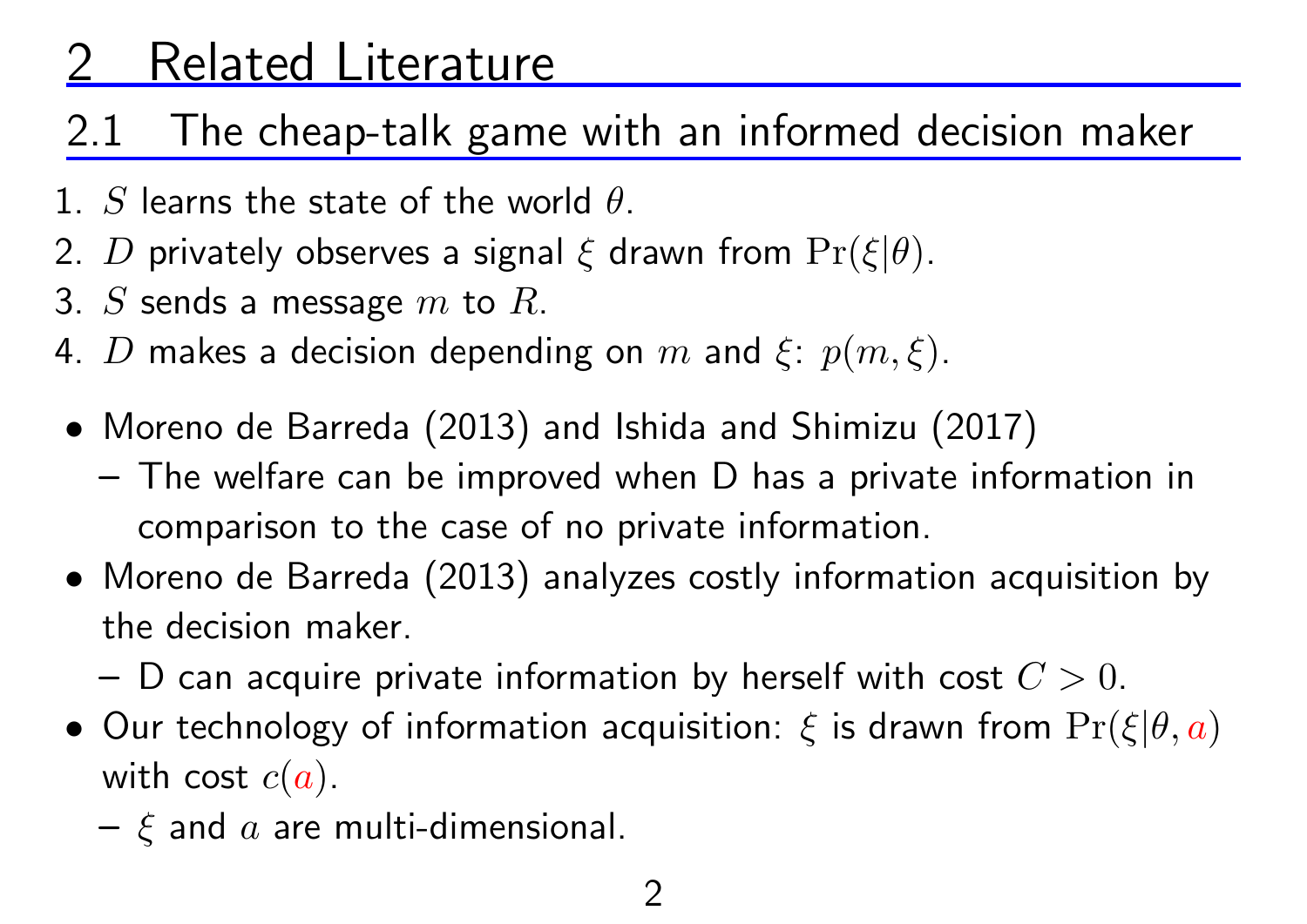## 2.2 Papers analyzing information acquisition

- *•* Moreno de Barreda (2013)
- *•* Argenziano et al. (2016)
	- **–** D acquires costly information by herself.

 $(vs)$ 

S acquires costly information about the state, and then, he sends a message to D.

- *•* Austen-Smith (1994), Pei (2015), Venturini (2014)
	- **–** S acquires costly information about the state, and then, he sends a message to D.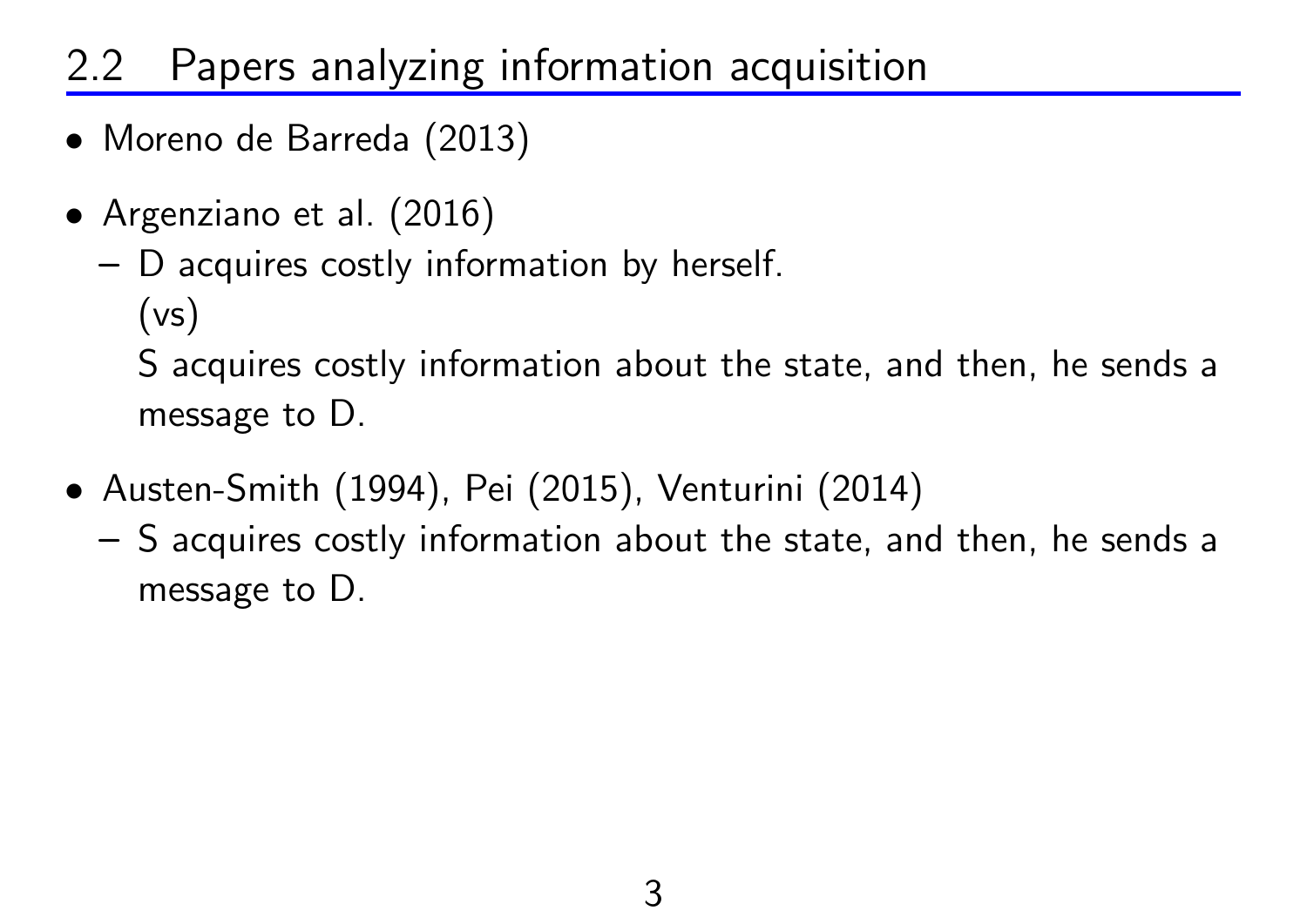# 3 Motivating Example

- *•* A Ph.D. student (D) is deciding her major field of research.
- *•* There are three possibly promising fields (states): Empirical IO, Theoretical IO, and Game Theory.
- *•* D does not know which is the most promising field.
- *•* She can ask her supervisor (S) for advice to choose a field.
	- **–** S knows which field is most promising.
	- **–** The S's preference biased towards more mathematical research.
- Additionally, D can privately gather information by reading the academic journals.
	- **–** It is time consuming and costly.
	- **–** *⇒* It is a concern which type of journals the student reads.
	- **–** Concentrating the information acquisition on a particular state enhances communication.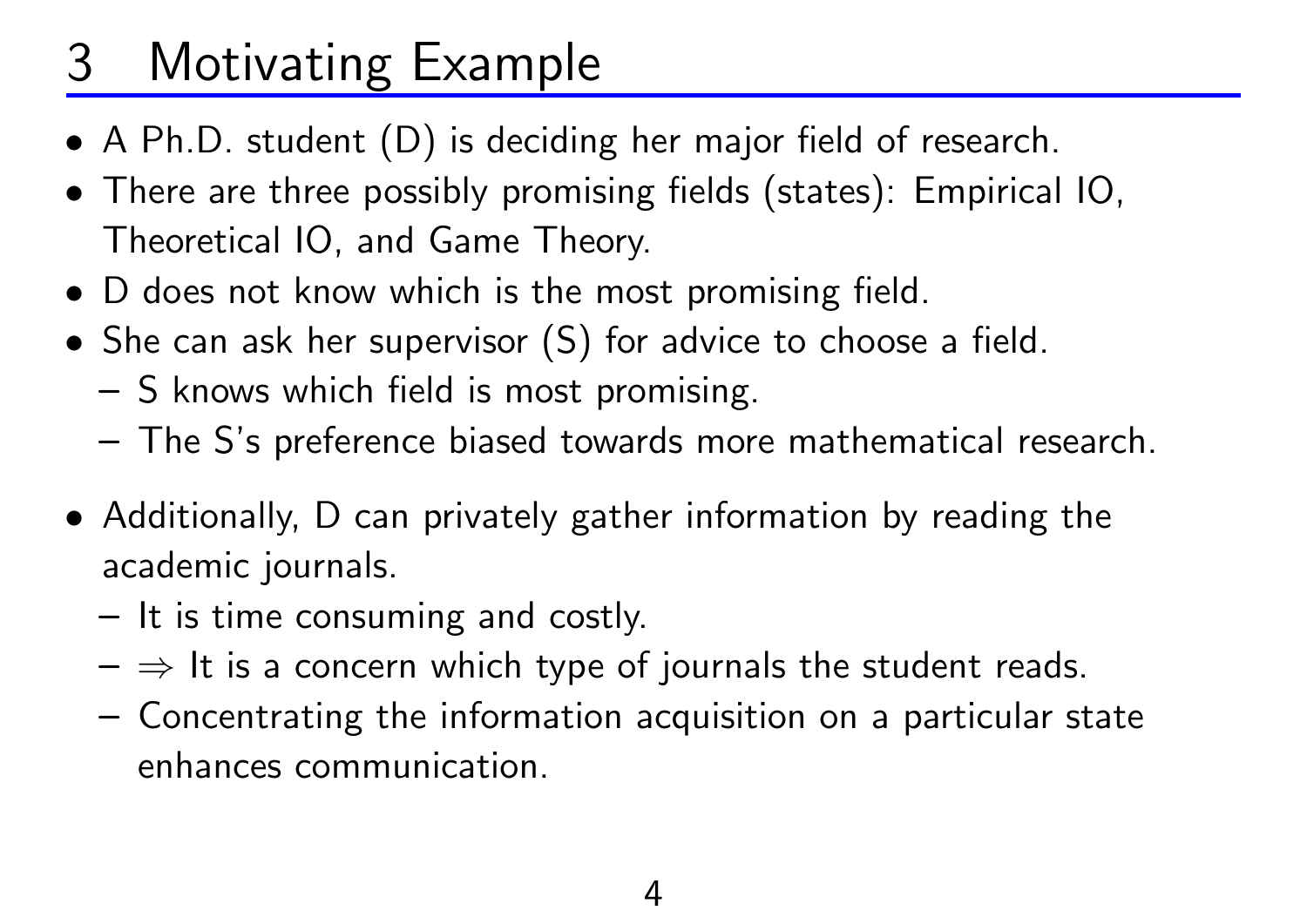## 4 Model

- *•* Decision maker (D) and Sender (S).
- Project  $Y = \{0, 1, 2\}$ .
- State  $\Theta = \{0, 1, 2\}$ 
	- **–** Empirical IO, Theoretical IO, and Game Theory.
		- *∗* Prior probability *π*(*θ*)

Utility from the project

- D  $u^D(y, \theta) = -(y \theta)^2$
- S  $u^S(y, \theta, b) = -(y \theta b)^2$ **–** Bias *b ∈* (1*/*2*,* 1).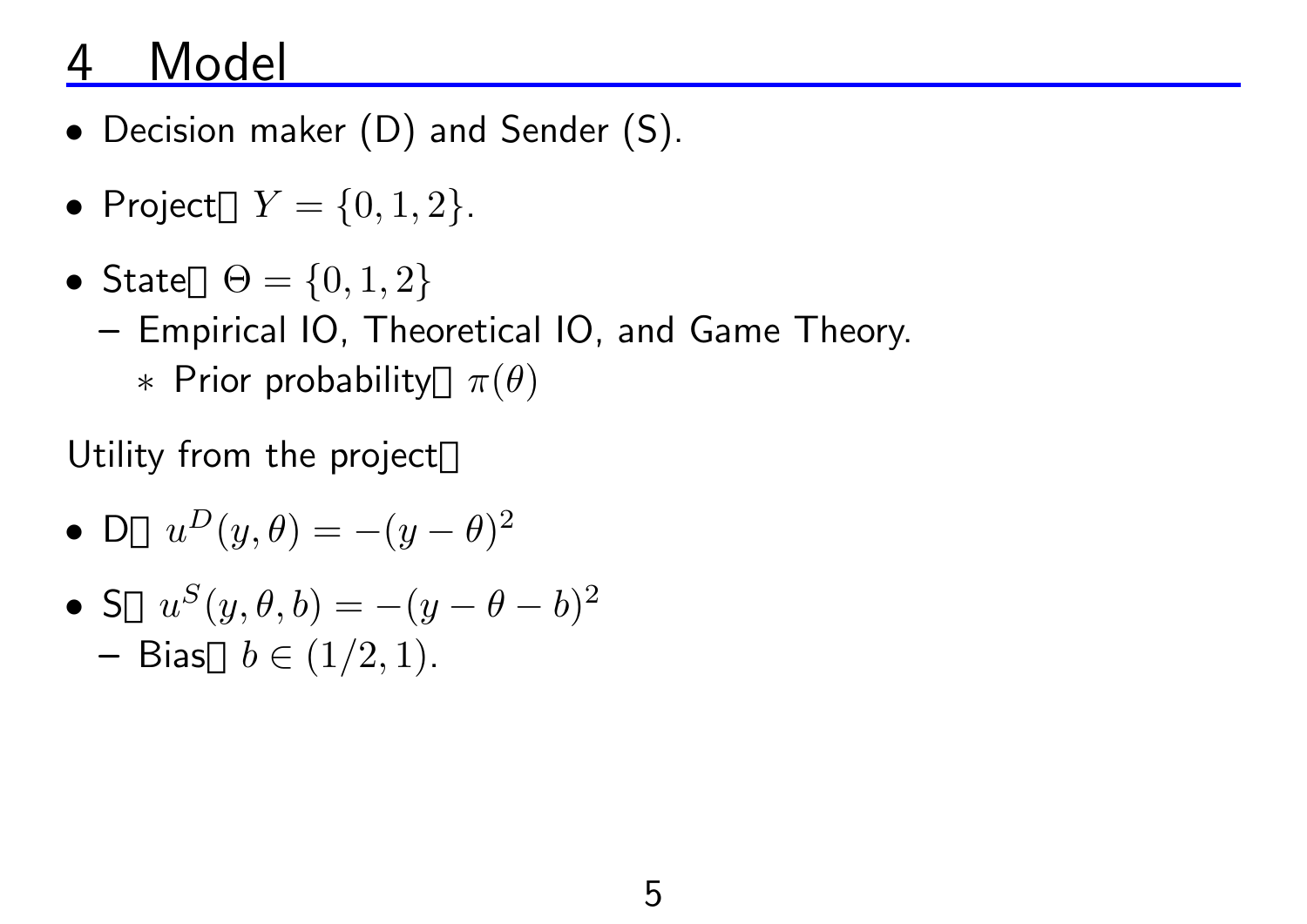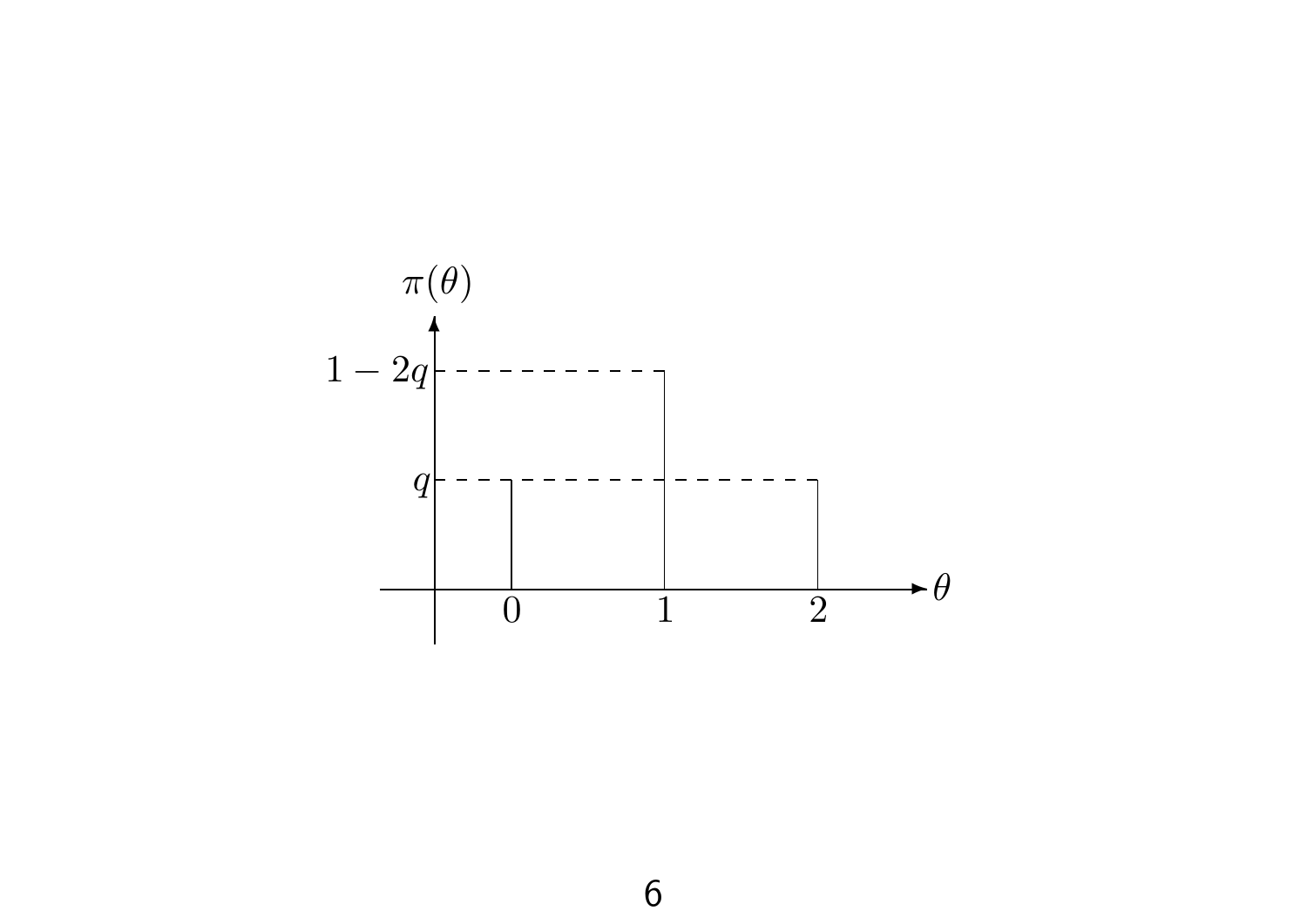## 4.1 Investigation

- *•* D maker can acquire noisy signals by her own investigation regarding the possible states.
- *•* For each state, she can investigate whether it is realized or not. Let *as* be time D spends on investigating whether state *s* is realized or not.
- D maker decides on the allocation of time,  $a = (a_0, a_1, a_2)$ .
	- $-$  We assume that time is limited, and  $a_0 + a_1 + a_2 \leq 1$ .
	- $-$  Cost  $c\sum_{s=0}^{2}a_s$
- D's payoff  $U^D(y, a, \theta) = -(y \theta)^2 c \sum_{s=0}^2 a_s$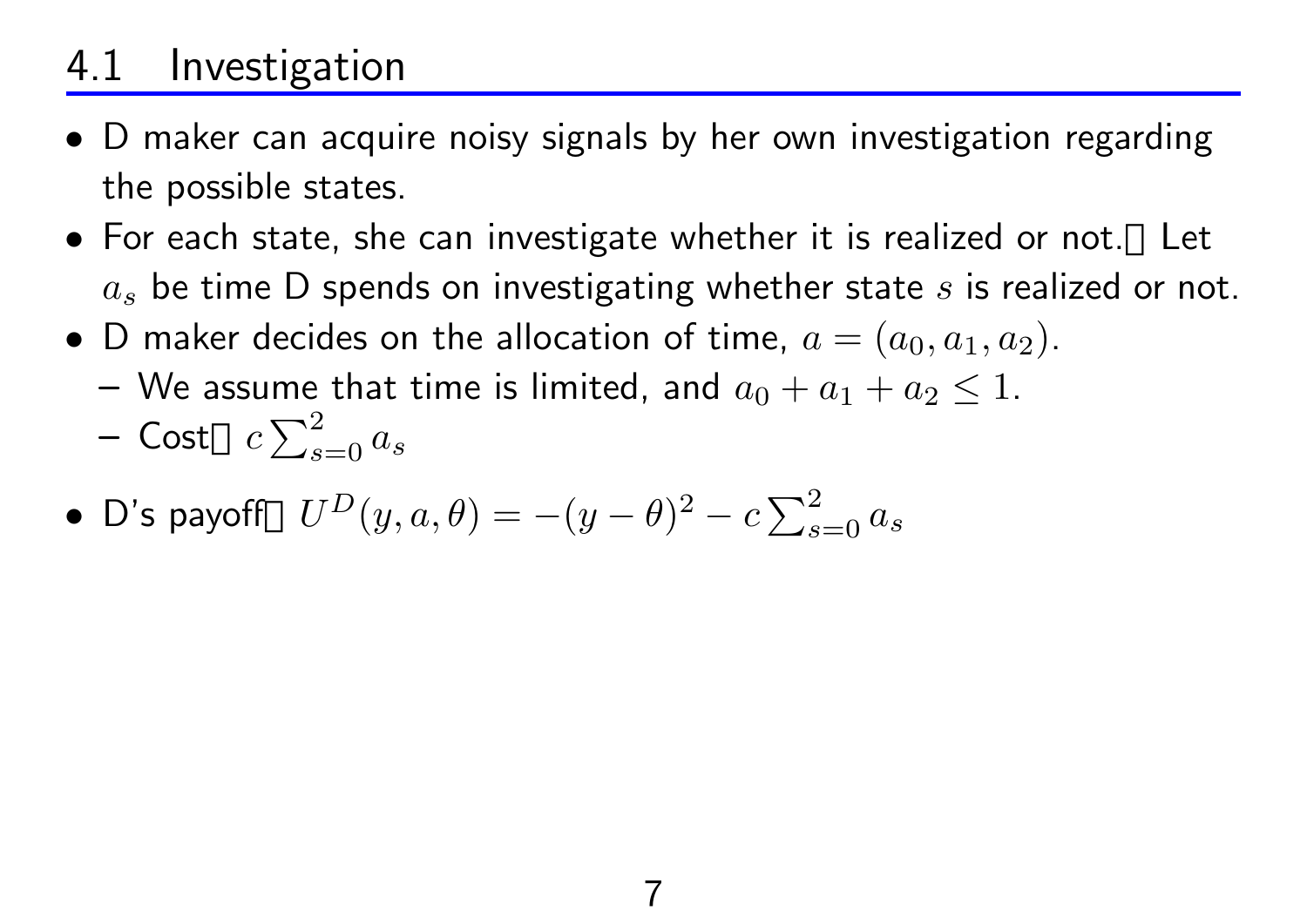- *•* D maker privately observes three signals *ξ*0, *ξ*1, *ξ*<sup>2</sup>
- $\bullet$   $\xi_s \in \Xi_s \equiv \{t,f\}$

$$
\Pr(\xi_s = t | a_s, \theta) = \begin{cases} \frac{1}{2} + \eta a_s & \text{if } s = \theta, \\ \frac{1}{2} - \eta a_s & \text{if } s \neq \theta. \end{cases}
$$

- The sensitivity of signals  $\eta \in (0, 1/2)$
- *•* The conditional probability of the signal vector Fix *a* and *θ*.

$$
\Pr(\xi|a,\theta) = \Pr(\xi_0|a_0,\theta)\Pr(\xi_1|a_1,\theta)\Pr(\xi_2|a_2,\theta).
$$

 $\bullet$   $\Xi \equiv \Pi_{i=0}^2 \Xi_i$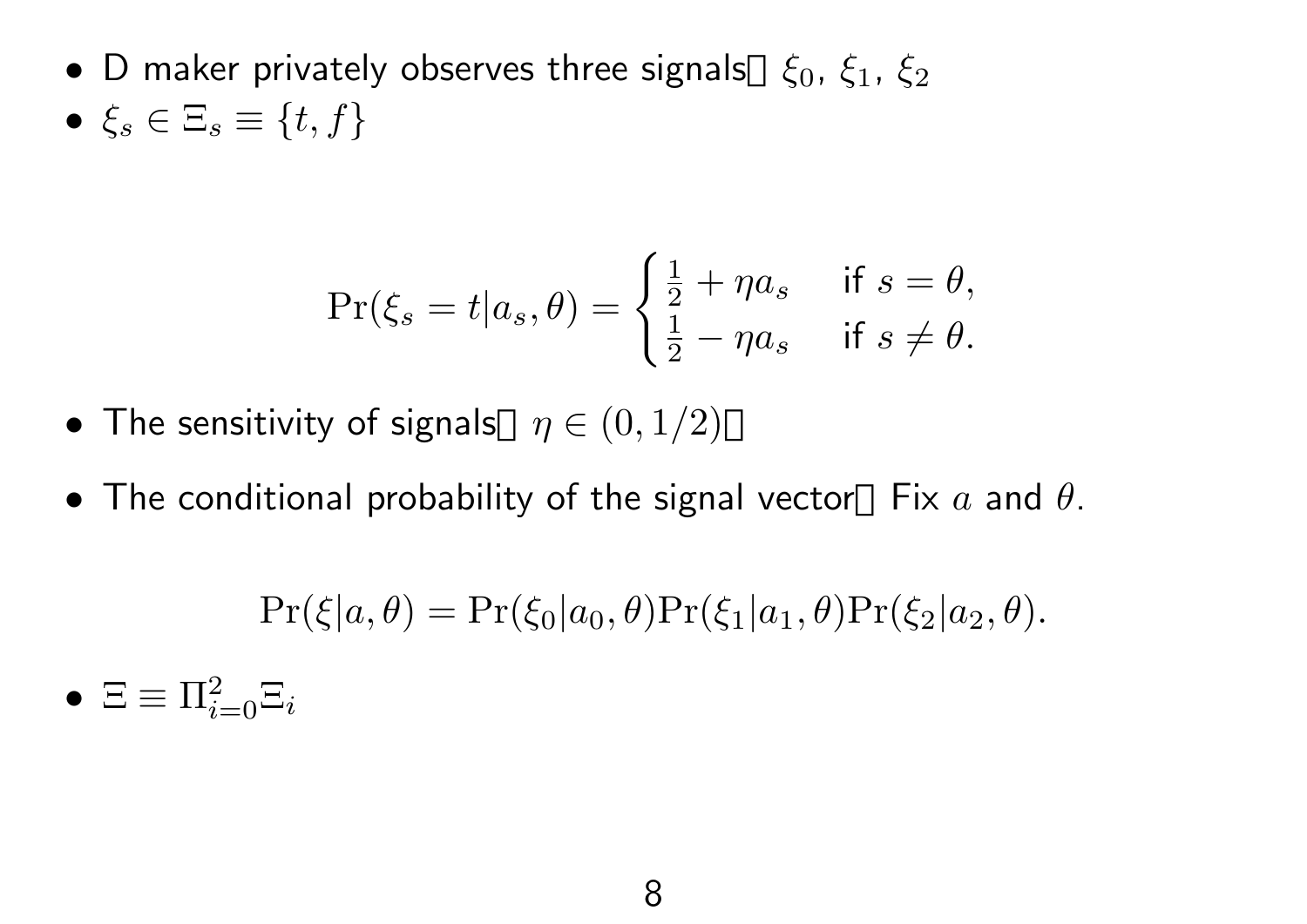## 4.2 Timing

- 1. S learns the state of the world *θ*.
- 2. D chooses  $a = (a_0, a_1, a_2)$  and privately observes  $\xi = (\xi_0, \xi_1, \xi_2)$ .
- 3. S sends a message  $m \in M$  to D.
- 4. D chooses a project *y*.
- S's strategy  $\mu(\theta)$
- $\mu$ :  $\Theta \rightarrow \Delta M$ .
- D's strategy (*a, ρ*)
- $\bullet$  *a* : { $\phi$ } → *A*  $\equiv$  {( $a_0, a_1, a_2$ )  $\in$  [0,1]<sup>3</sup> :  $a_i \ge 0$  and  $a_0 + a_1 + a_2 \le 1$ }
- $\bullet$   $\rho: A \times \Xi \times M \rightarrow Y$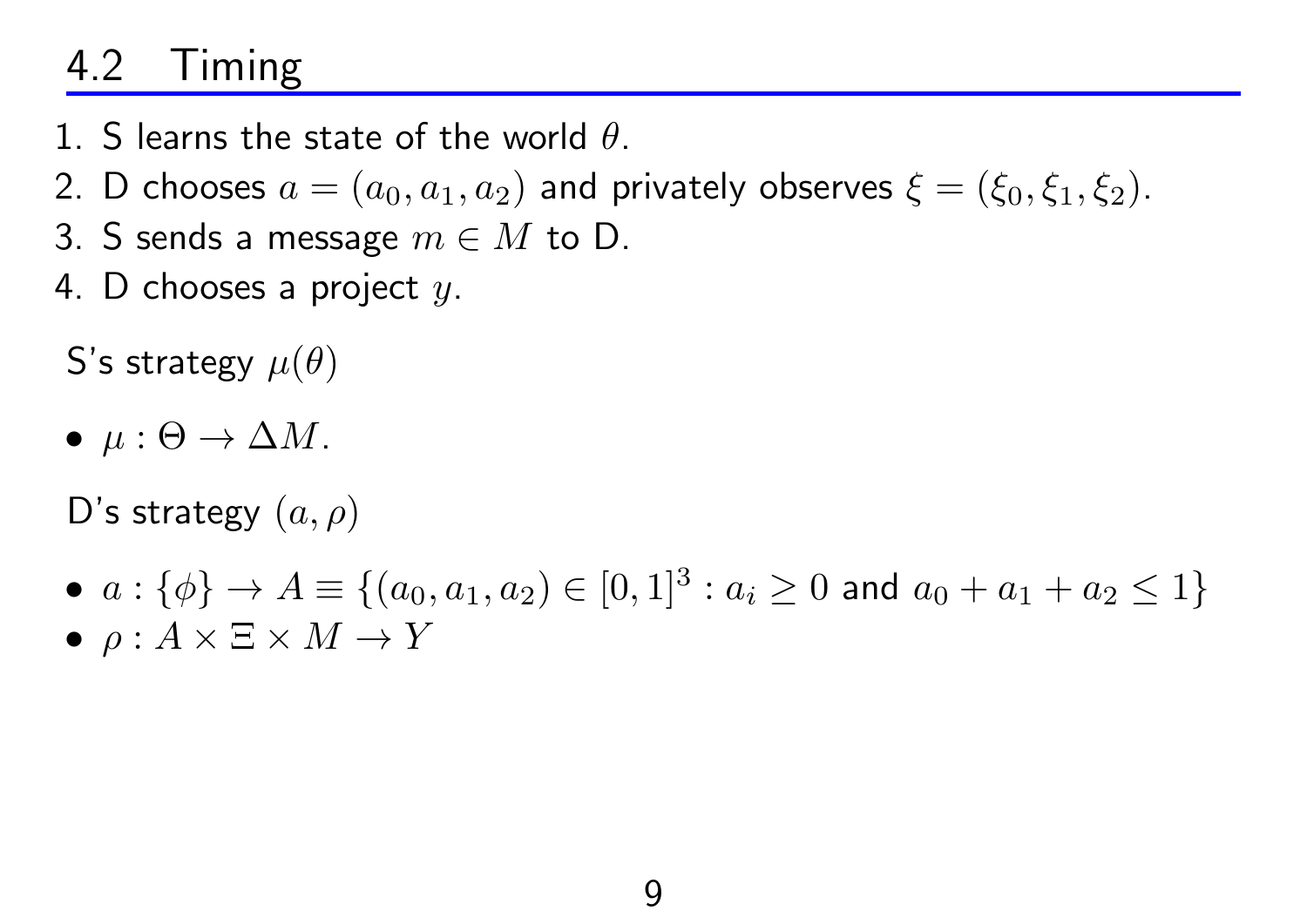## 4.3 CS model

- If D can not gather information. There exists no informative equilibrium.
- For example: if  $\theta = 0$ , S conveys that " $\theta = 0$ ". Otherwise, he conveys that " $\theta \neq 0$ ".
- $\bullet \Rightarrow S$  of type " $\theta = 0$ " has an incentive to deviate from the above message strategy.

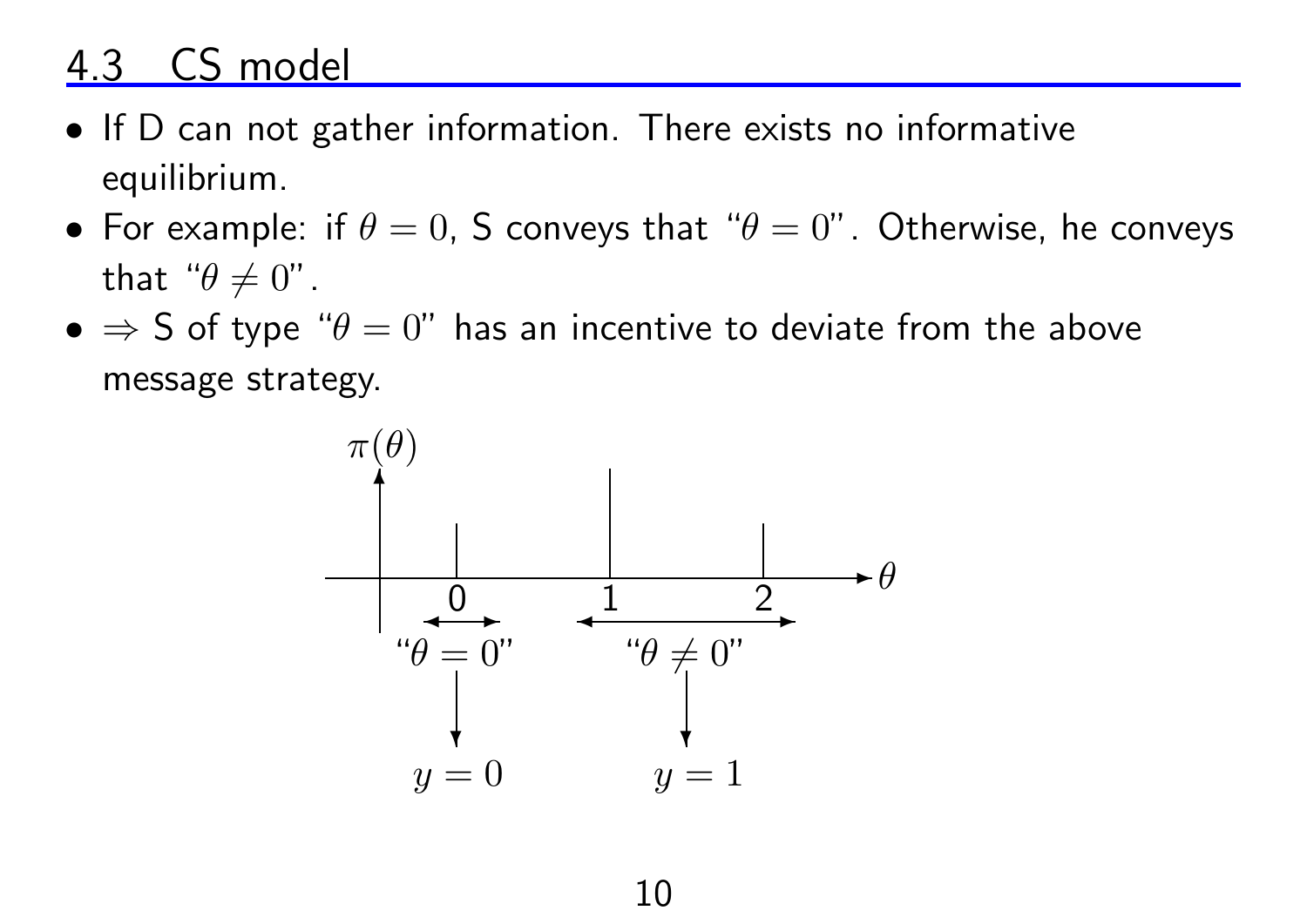#### 4.4 Idea

- If D has private information, she can choose a project depending on S's message and her private information.
- S of type  $0$  prefers  $y = 0$  to  $y = 2$ . If  $\Pr(\xi'|\theta = 0, a)$  is high enough, S of type 0 conveys " $\theta = 0$ " to reduce risk.
- *•* In other words, by choosing *a* suitably, D can elicit information from S.
- *•* Note that information acquisition is costly *⇒* choosing *a* must be optimal for D.

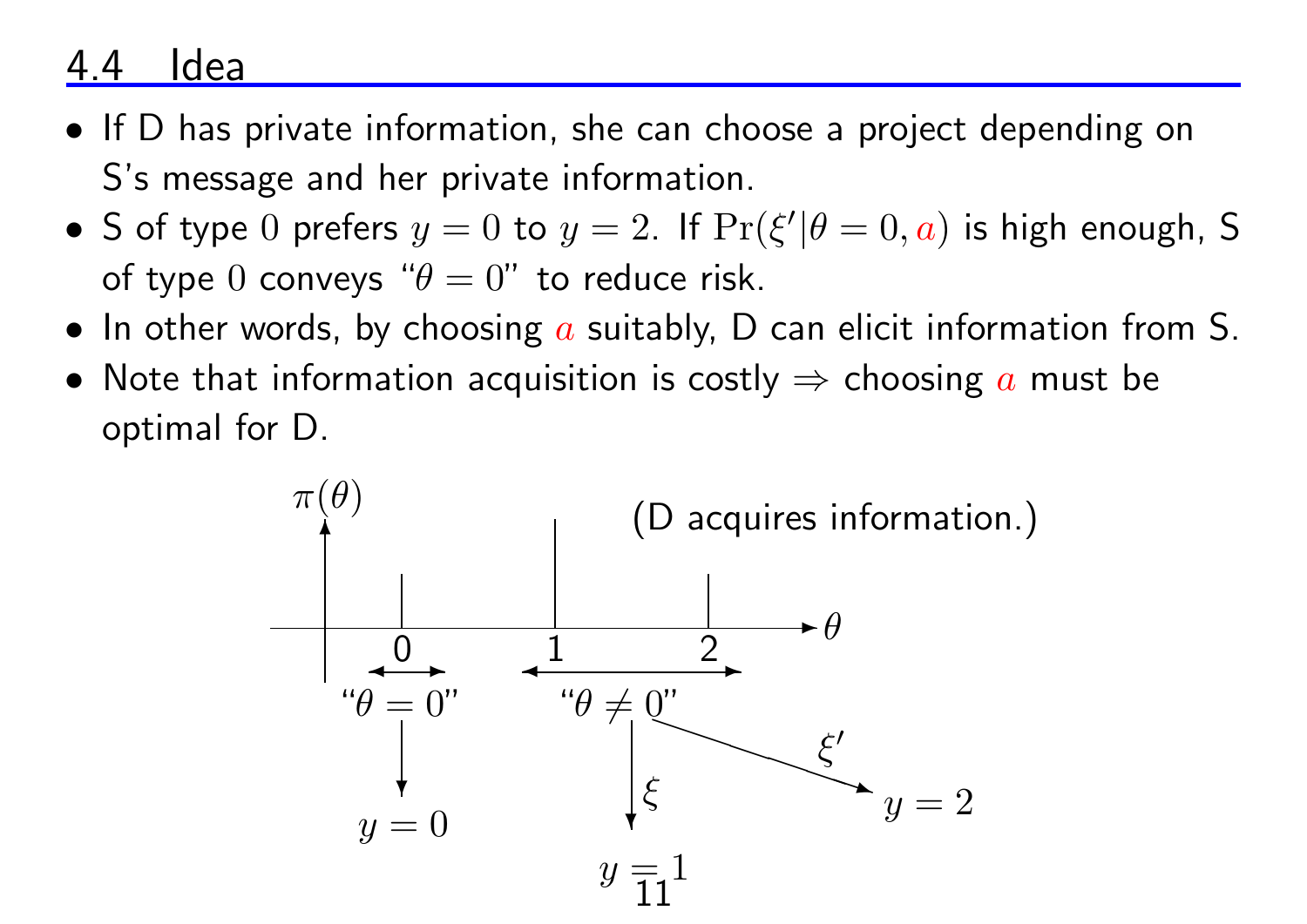*•* In equilibrium, D should acquire information about state 1.

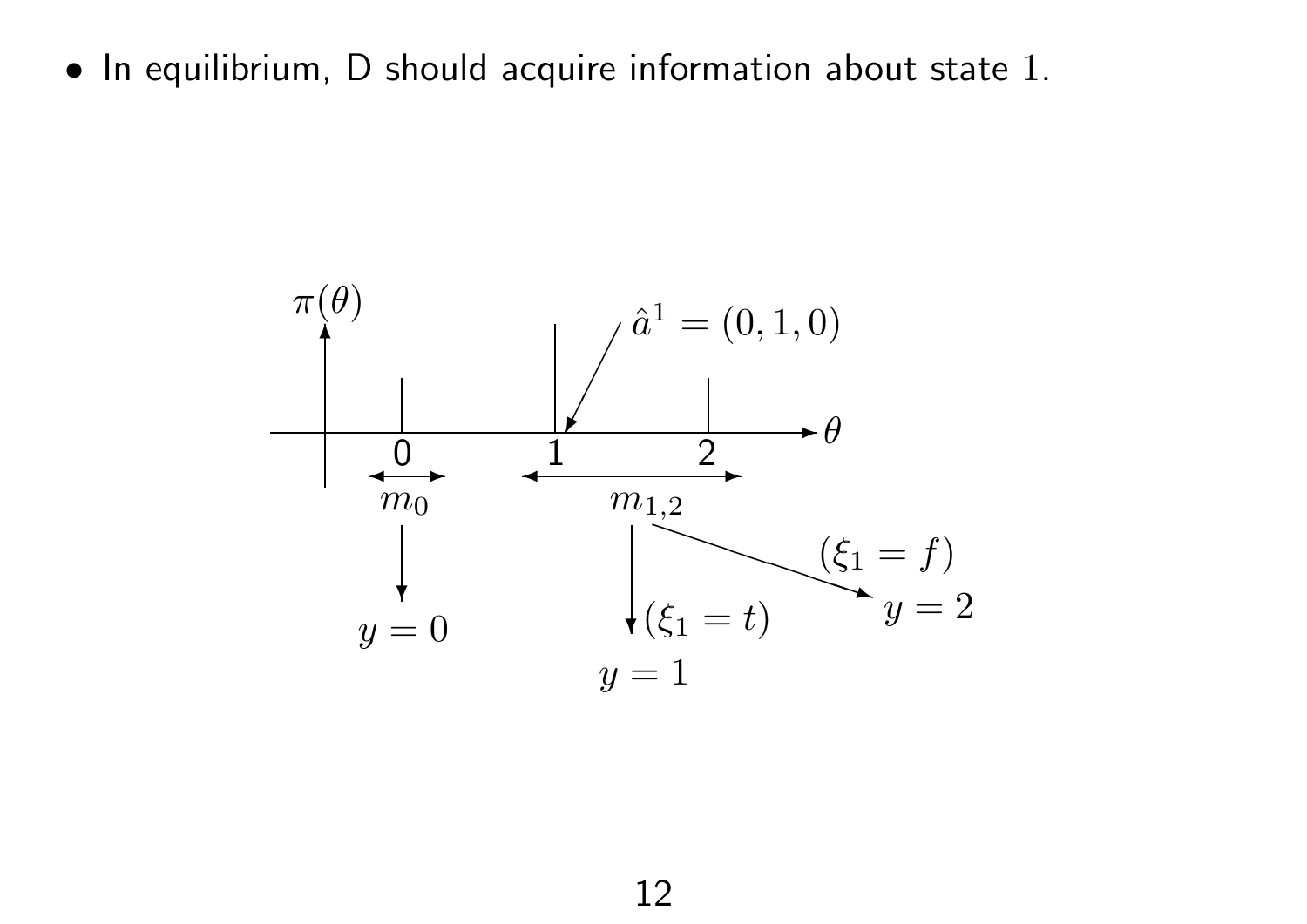## 5 Analisis

## 5.1 Benchmark: No Information Acquisition

Proposition 1 Suppose that D cannot acquire information about the states. Then, in any equilibrium, the decision maker chooses project 1 irrelevant to the messages sent by the sender.

Babbling equilibrium *◦*): *{{*0*,* 1*,* 2*}}*

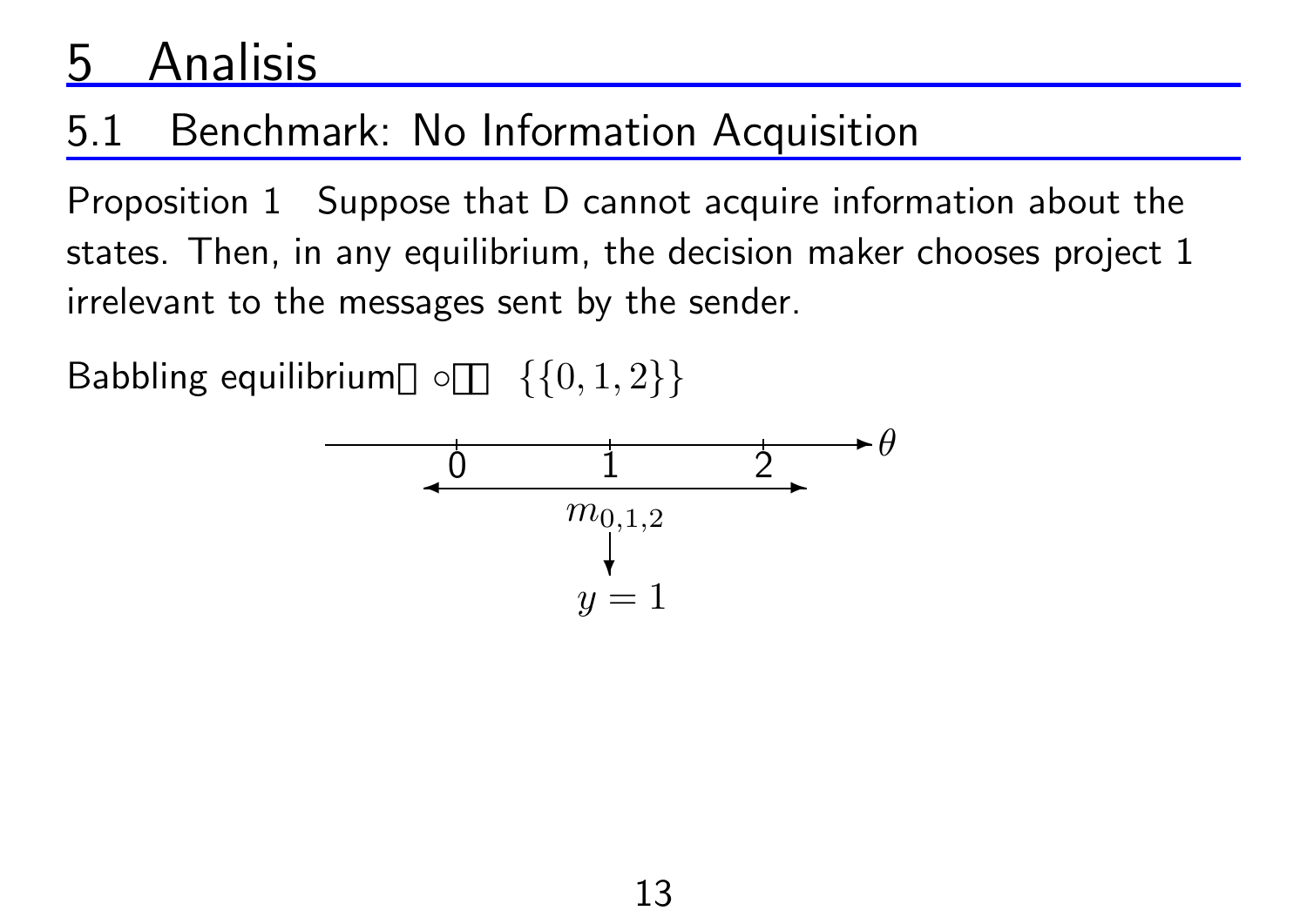Partially separating equilibrium *◦*): *{{*0*,* 2*}, {*1*}}*



**Fully revealing**  $θ = 0$  and  $θ = 1$ ,  $×$  {{0}, {1}, {2}}

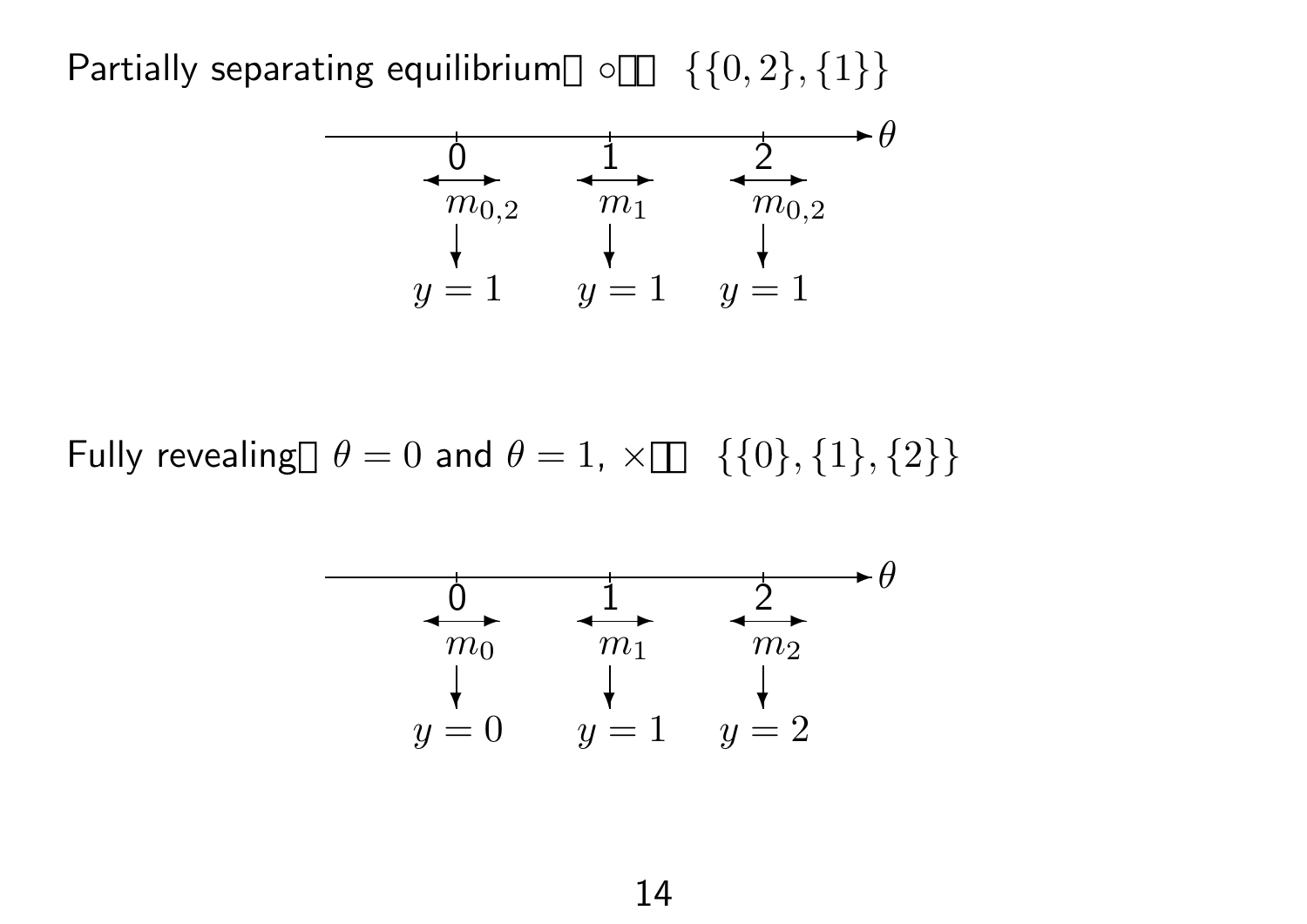Partially separating  $\theta = 1$ ,  $\times$  {{0*,* 1}*,* {2}}



Partially separating  $\theta = 0, \times$  {{0}, {1, 2}}

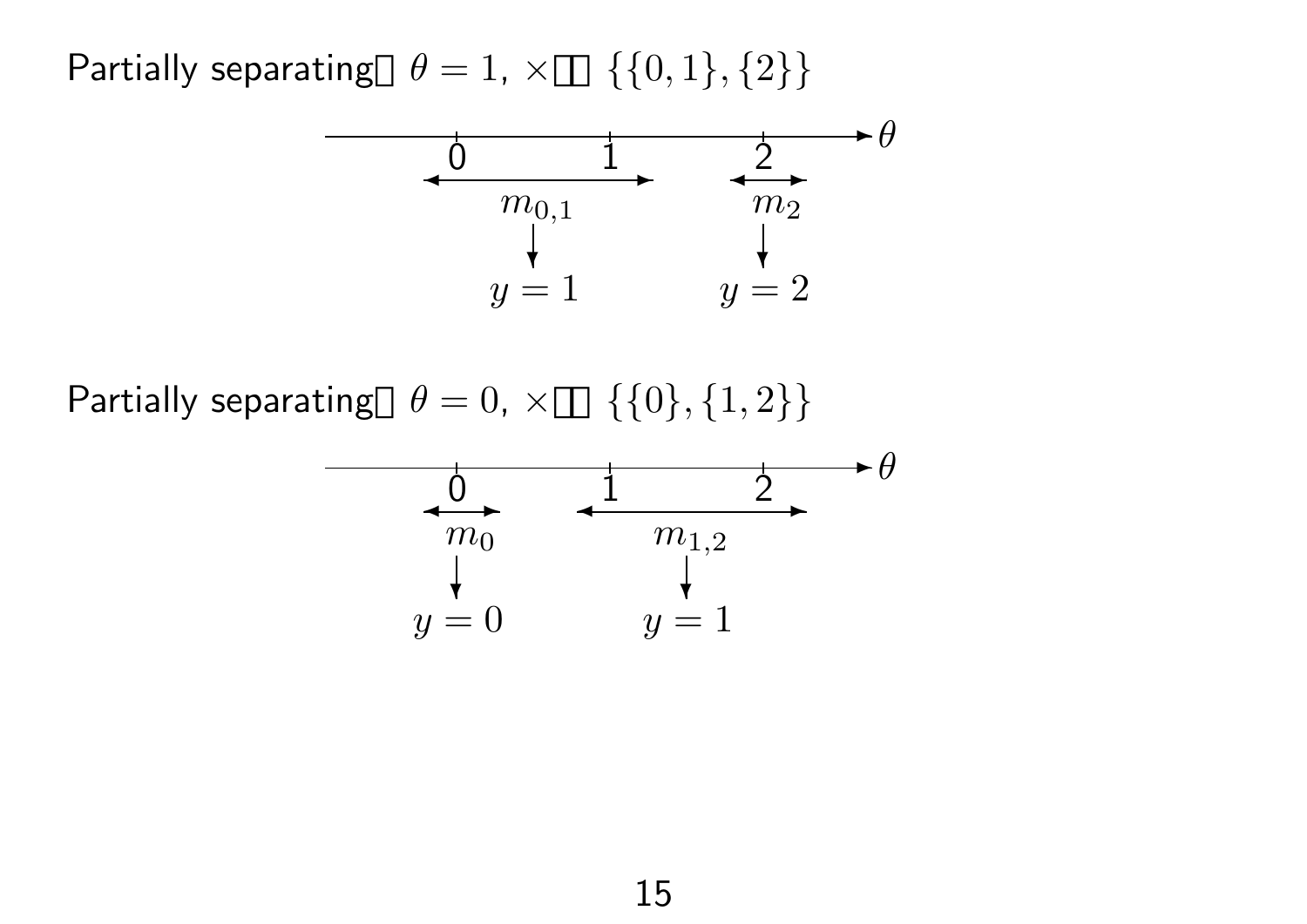## 5.2 Communication Enhancement by Information Acquisition

- $\bullet\,$  In order to avoid confusion,  $\hat{\mu}^{0}$  is a pure strategy where  $S$  sends  $m^0$  if  $\theta = 0$  and he sends  $m^{1,2}$  if  $\theta = \{1,2\}.$
- $\bullet\,$  We show that there is an equilibrium where the sender follows  $\hat{\mu}^0.$  In this equilibrium, D spends all her time on investigating whether state 1 is realized or not, that is,  $\hat{a}^1 = (0,1,0)$ .

Proposition 2 There exists a partially separating equilibrium,  $(\hat{\mu}^0, (\hat{a}^1, \hat{\rho}), \hat{\beta})$ , if and only if

$$
q > c
$$
, and  
\n $\eta \ge \max \left\{ \frac{1}{2} - \frac{q - c}{1 - q}, \frac{6b - 5}{2(3 - 2b)} \right\}.$  (1)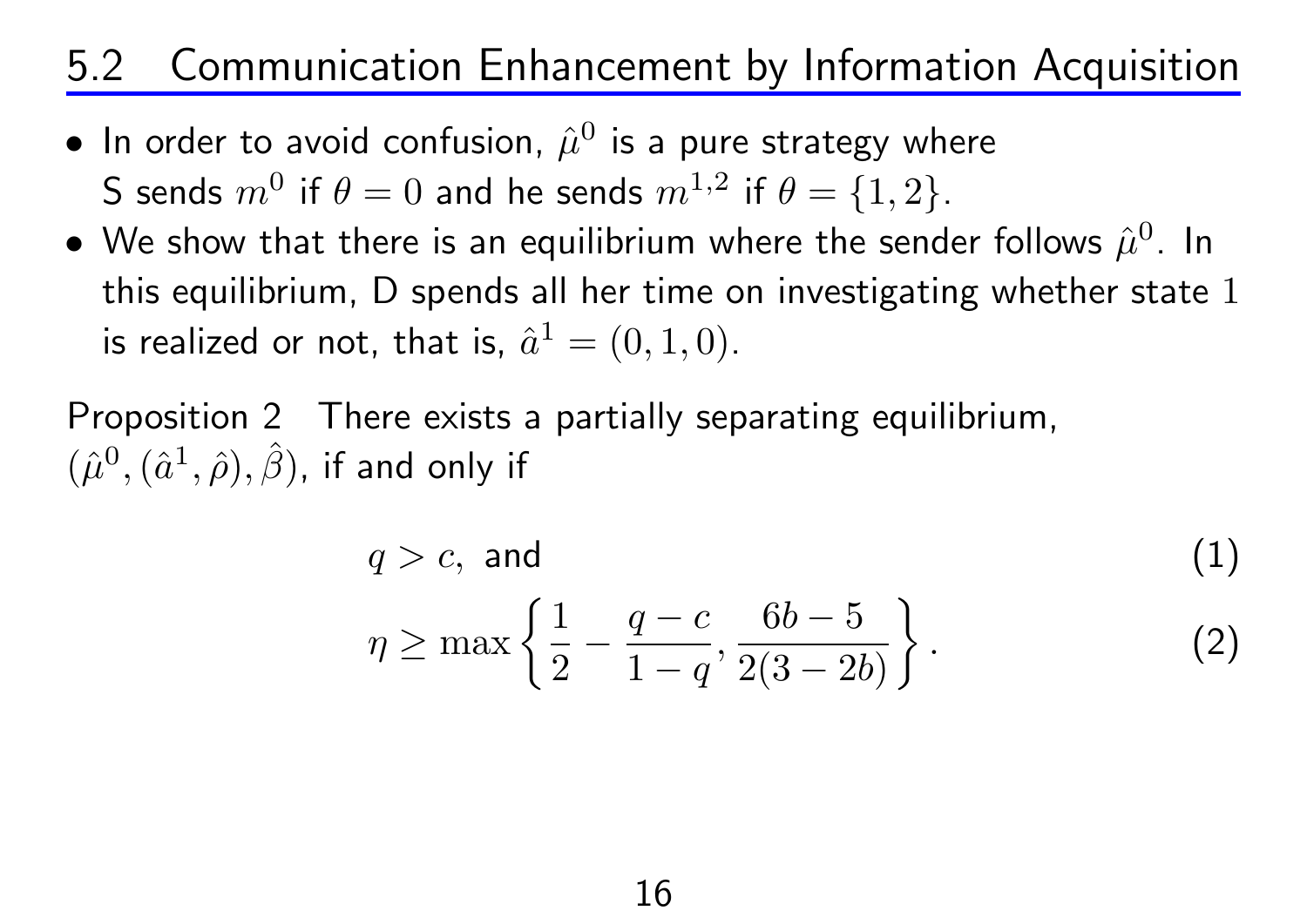*•* Equilibrium

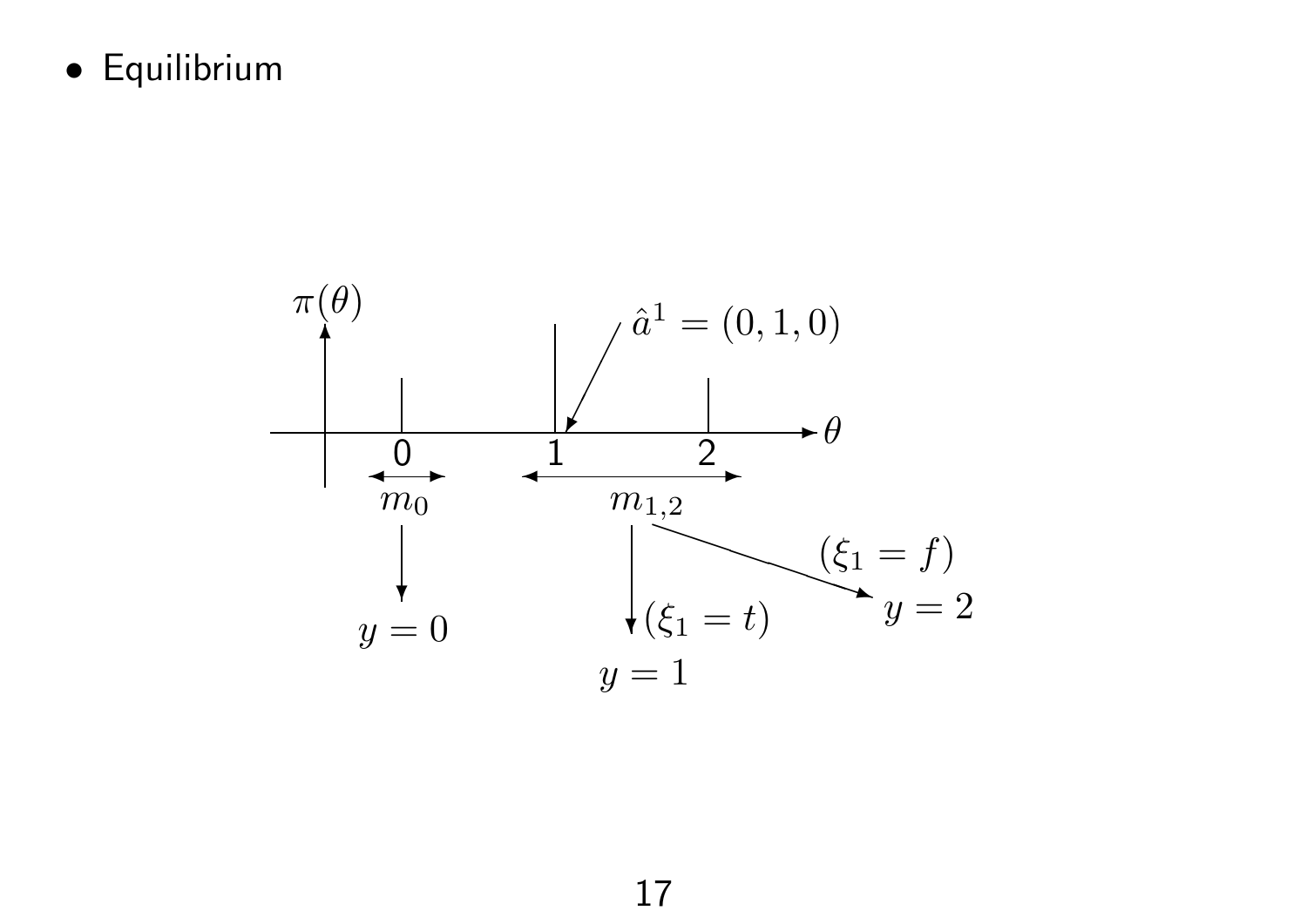#### 5.3 Proof. Step 1: Optimal project for D at stage 4.

Lemma  $1$  Given  $\hat{\mu}^0$  and  $(a,\xi,m^{1,2})$ , the optimal project for the decision maker satisfies that

$$
\begin{aligned}\n\text{if } \frac{\Pr(\xi_1|a_1,1)\Pr(\xi_2|a_2,1)}{\Pr(\xi_1|a_1,2)\Pr(\xi_2|a_2,2)} &\geq \frac{\pi(2)}{\pi(1)}, \text{ then } y=1, \\
\text{if } \frac{\Pr(\xi_1|a_1,1)\Pr(\xi_2|a_2,1)}{\Pr(\xi_1|a_1,2)\Pr(\xi_2|a_2,2)} &\leq \frac{\pi(2)}{\pi(1)}, \text{ then } y=2.\n\end{aligned}
$$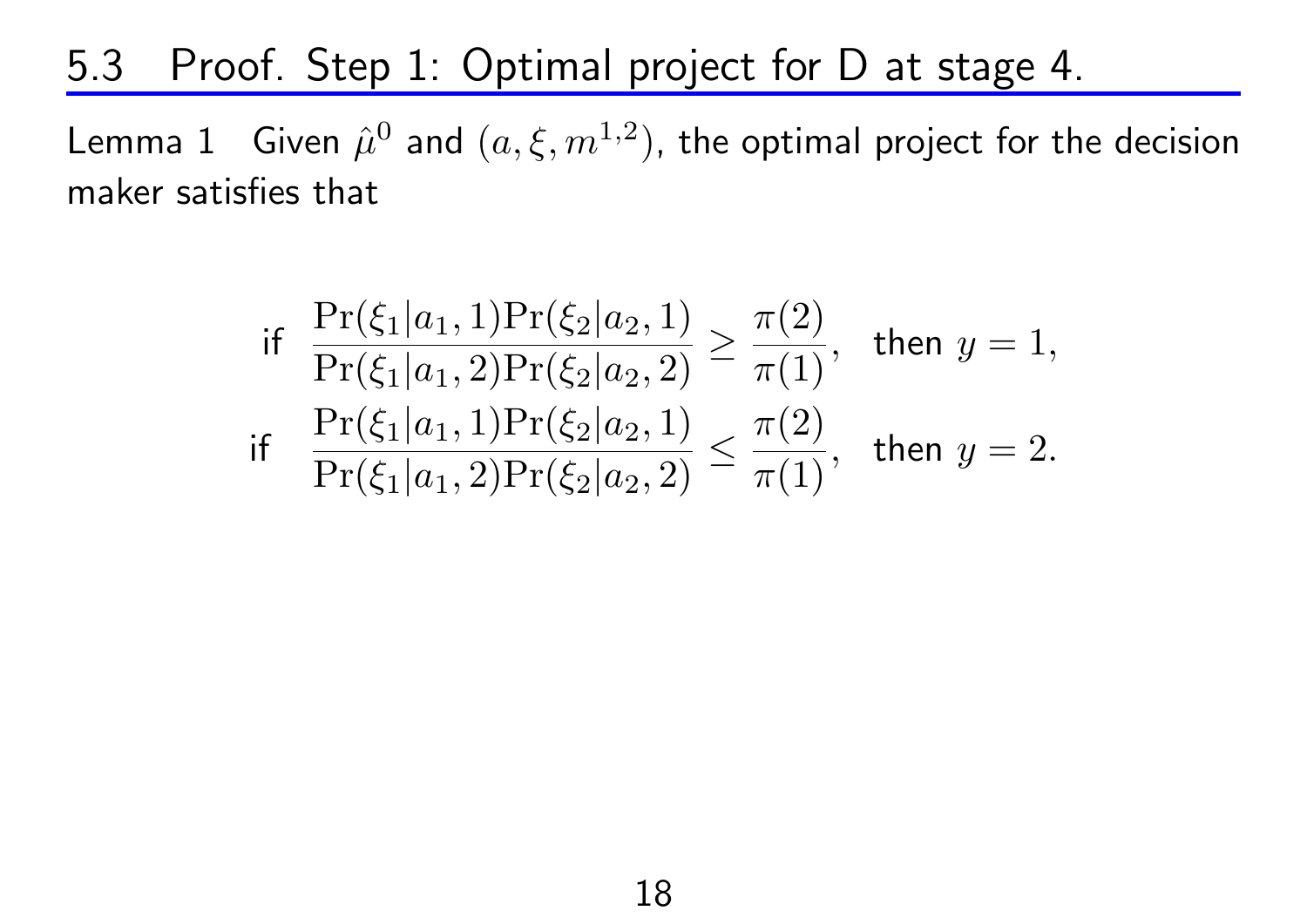- After receiving  $m_0 \Rightarrow y = 0$
- After choosing  $\hat{a} = (0, 1, 0)$  and receiving  $m_{1,2}$ , (On the equilibrium path)
	- **–** if *η ≥* 1*/*2 *− π*(2)*/*(*π*(1) + *π*(2)), then

$$
y = 1 \quad \text{if } \xi_1 = t
$$
  

$$
y = 2 \quad \text{if } \xi_1 = f.
$$

**–** Otherwise,

$$
y = 1 \quad \text{if } \xi_1 = t
$$
  

$$
y = 1 \quad \text{if } \xi_1 = f.
$$

Now, we suppose that  $\eta \geq 1/2 - (q - c)/(1 - q) = 1/2 - (\pi(2) - c)/(\pi(1) + \pi(2)).$ It is satisfied that  $\eta \geq 1/2 - \pi(2)/(\pi(1) + \pi(2))$ .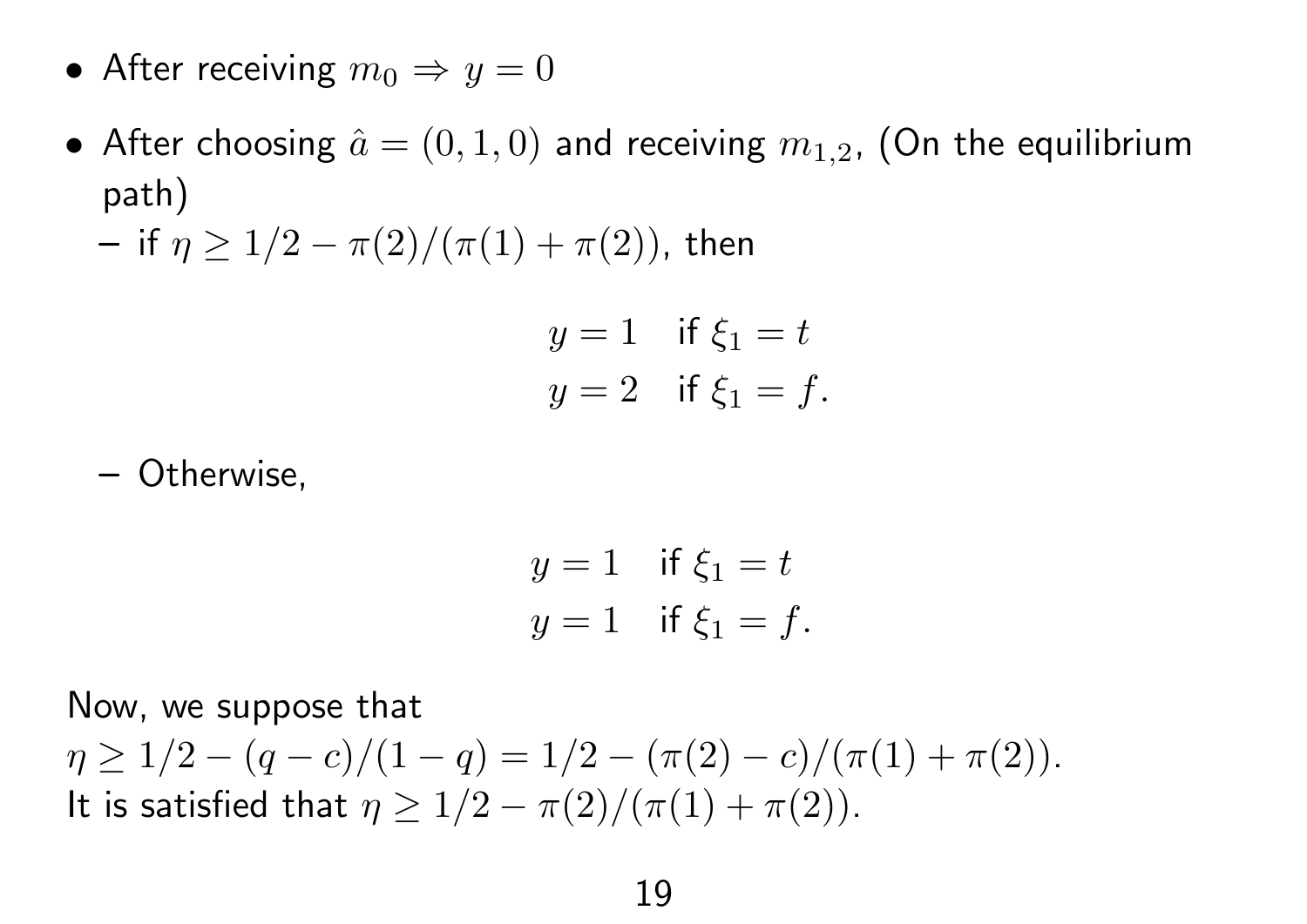#### 5.4 Proof. Step 2: S's IC at stage 3

*• ⇔*

*•*

- *•* S has no incentive to deviate when *θ* = 1 or 2.
- *•* S's type 0 has no incentive to deviate if and only if

 $E[u^S(\hat{\rho}(\hat{a}, \xi, m^0), \theta, b)|\theta = 0] \ge E[u^S(\hat{\rho}(\hat{a}, \xi, m^{1,2}), \theta, b)|\theta = 0]$ 

$$
-b^2 \ge \alpha [-(1-b)^2] + (1-\alpha) [-(2-b)^2]
$$

where  $\alpha \equiv \Pr(\xi_1 = t | \hat{a}, \theta = 0) = 1/2 - \eta$  and  $1 - \alpha \equiv Pr(\xi_1 = f | \hat{a}, \theta = 0) = 1/2 + \eta.$ 

$$
-b^2 \ge \alpha[-(1-b)^2] + (1-\alpha)[-(2-b)^2] \quad \text{iff} \quad \eta \ge \frac{6b-5}{2(3-2b)}.
$$

• Note that if *b* < 5/6, then  $η > 0 > \frac{6b-5}{2(3-2b)}$  $\frac{6b-5}{2(3-2b)}$ .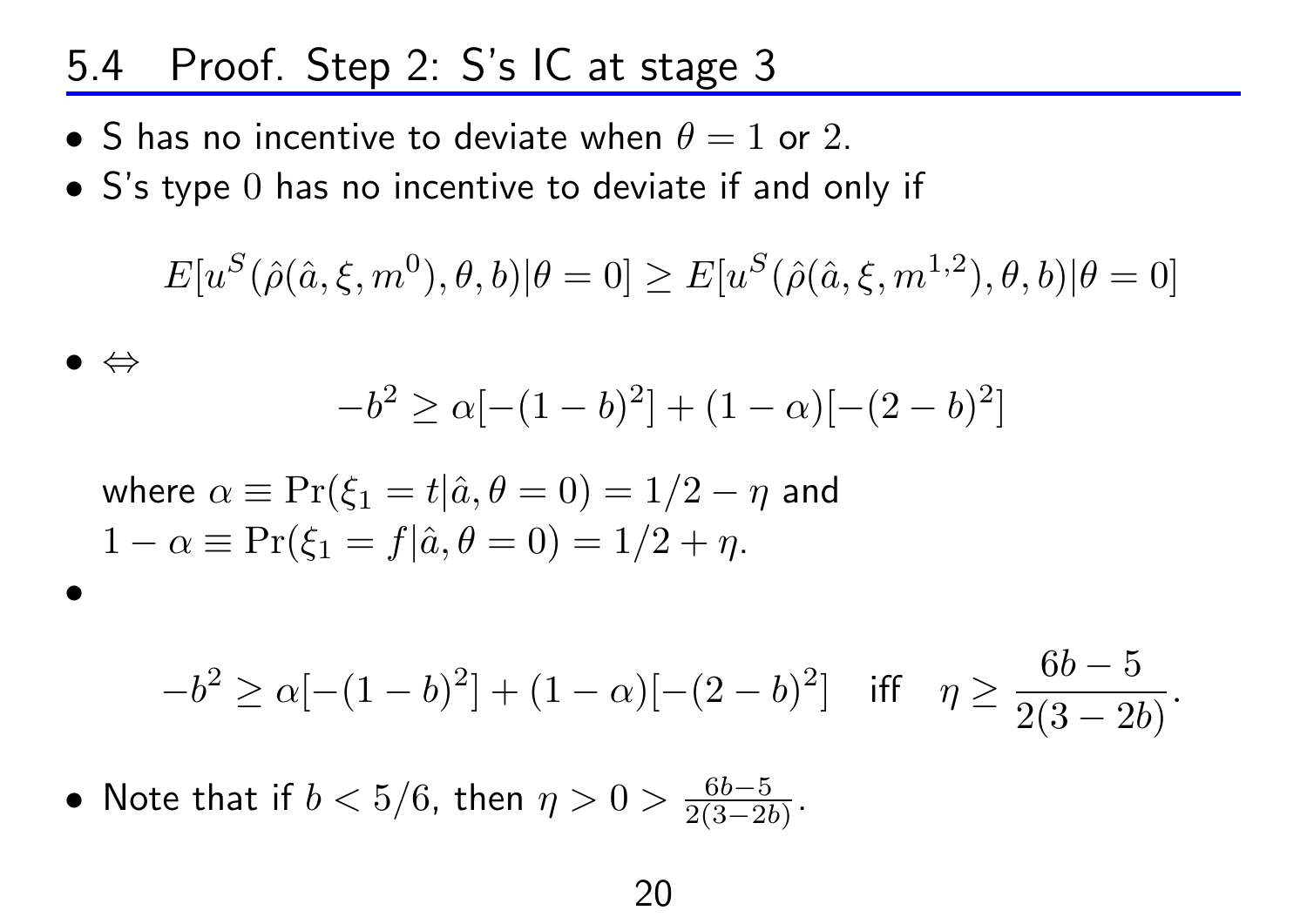5.5 Proof. Step 3: Incentive of Investigation

$$
\hat{a} \in \arg \max_{a \in A} \sum_{\theta \in \Theta} \pi(\theta) \left[ \sum_{(\xi,m) \in \Xi \times M} \Pr(\xi|a,\theta) \hat{\mu}(m|\theta) U^D(\hat{\rho}(a,\xi,m),a,\theta) \right].
$$

$$
\Rightarrow \hat{a} \in \arg\max_{a \in A} \pi(0) \times 0
$$

$$
-\sum_{\theta \in \{1,2\}} \pi(\theta) \left[ \sum_{(\xi_1, \xi_2)} \Pr(\xi_1, \xi_2 | (a_1, a_2), \theta) \{ \hat{\rho}(a, \xi, m) - \theta \}^2 \right] - c \sum_{i} \frac{3}{a_i}
$$

- If  $\eta \geq 1/2 (q c)/(1 q)$ , then  $\hat{a} = (0, 1, 0)$ .
- If  $\eta < 1/2 (q c)/(1 q)$ , then  $\hat{a} = (0, 0, 0)$ .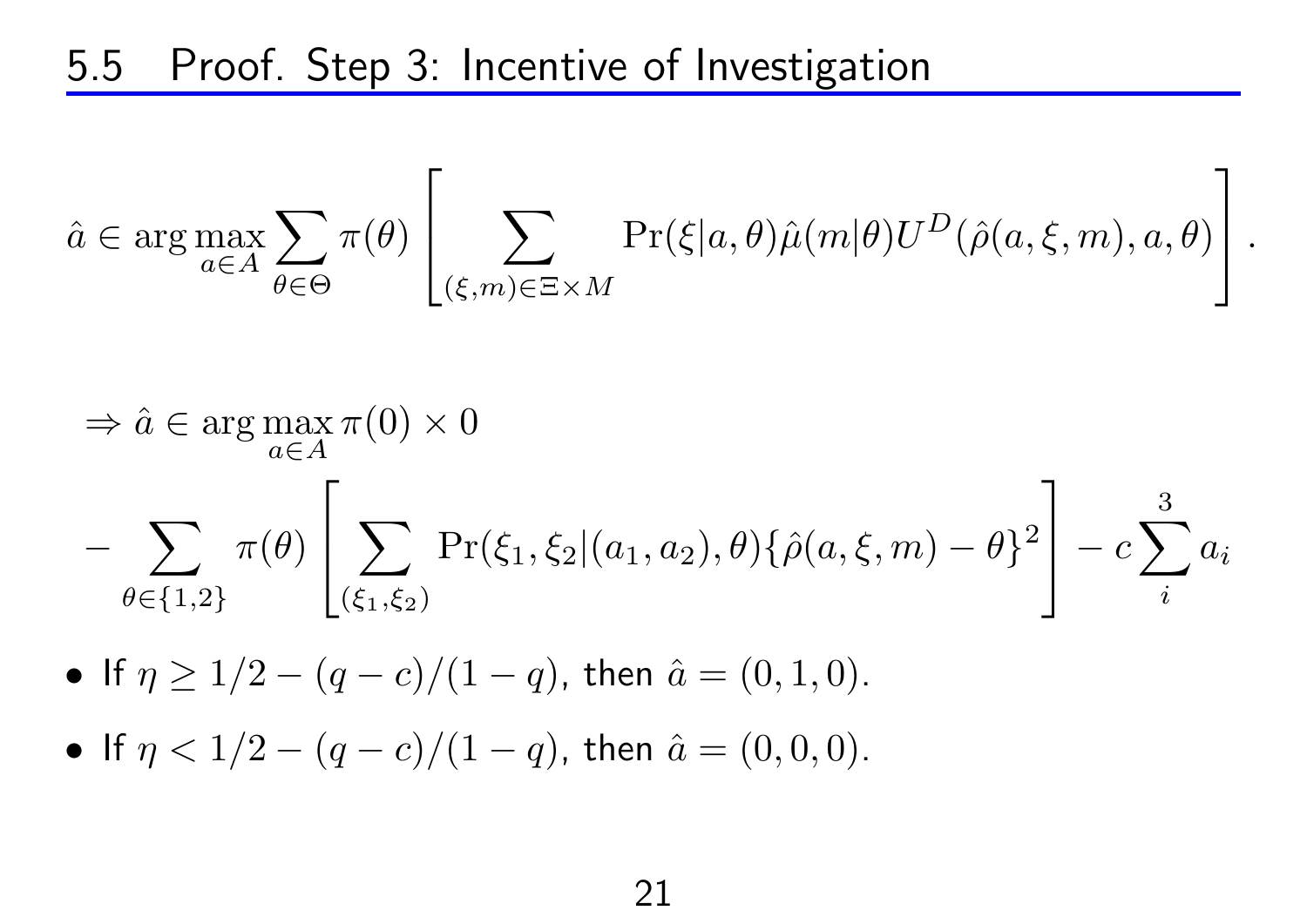- $\eta < 1/2 \pi(2)/(\pi(1 + \pi(2))) \Rightarrow$  (expected) MR is negative wrt  $a_1$ since D always chooses  $y = 1$  after receiving  $m_{1,2}$ .
- $\eta \geq 1/2 \pi(2)/(\pi(1 + \pi(2))) \Rightarrow MR$  is positive wrt  $a_1$ .
- $\bullet$  *η*  $\geq 1/2 \pi(2)/(\pi(1 + \pi(2))) + c/(\pi(1) + \pi(2)) \Rightarrow MR MC$  is positive wrt *a*1.
- Now, we suppose that  $\eta > 1/2 - \pi(2)/(\pi(1 + \pi(2))) + c/(\pi(1) + \pi(2)).$
- $\hat{a} = (0, 1, 0)$  is optimal for D.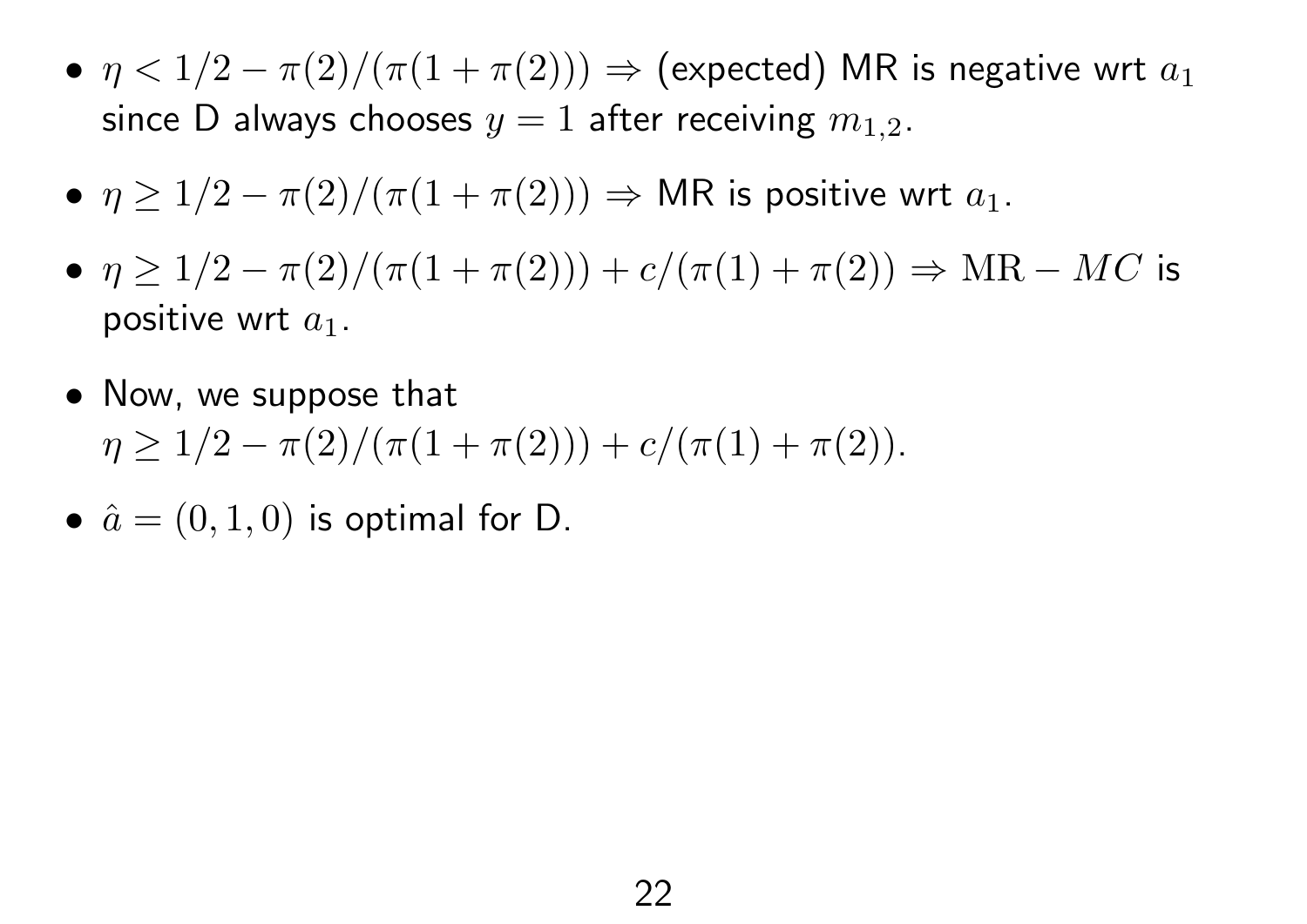## 5.6 Discussion: Incentive of Investigation

Under single person decision (In the case where S sends babbling message)

- $(a_0, a_1, a_2) = (0, 1, 0)$  is never optimal for D under single person decision problem.
- $\xi_1 = t \Rightarrow D$  believes that "Probably,  $\theta = 1$ ."  $\Rightarrow D$  chooses 1.
- $\xi_1 = f \Rightarrow D$  believes that "Probably,  $\theta \neq 1$ ."  $\Rightarrow D$  chooses 1.
- *•* No matter how small *c* is (no matter how large *η* is), D never chooses  $(0, 1, 0).$
- *•* When *c* is small enough, the optimal investigation for decision maker is  $(1, 0, 0)$  or  $(0, 0, 1)$ .

In our model

• If S follows above message strategy (he reveals " $\theta = 0$ " or " $\theta \neq 0$ "), the investigation vector  $(a_0, a_1, a_2) = (0, 1, 0)$  is optimal for D.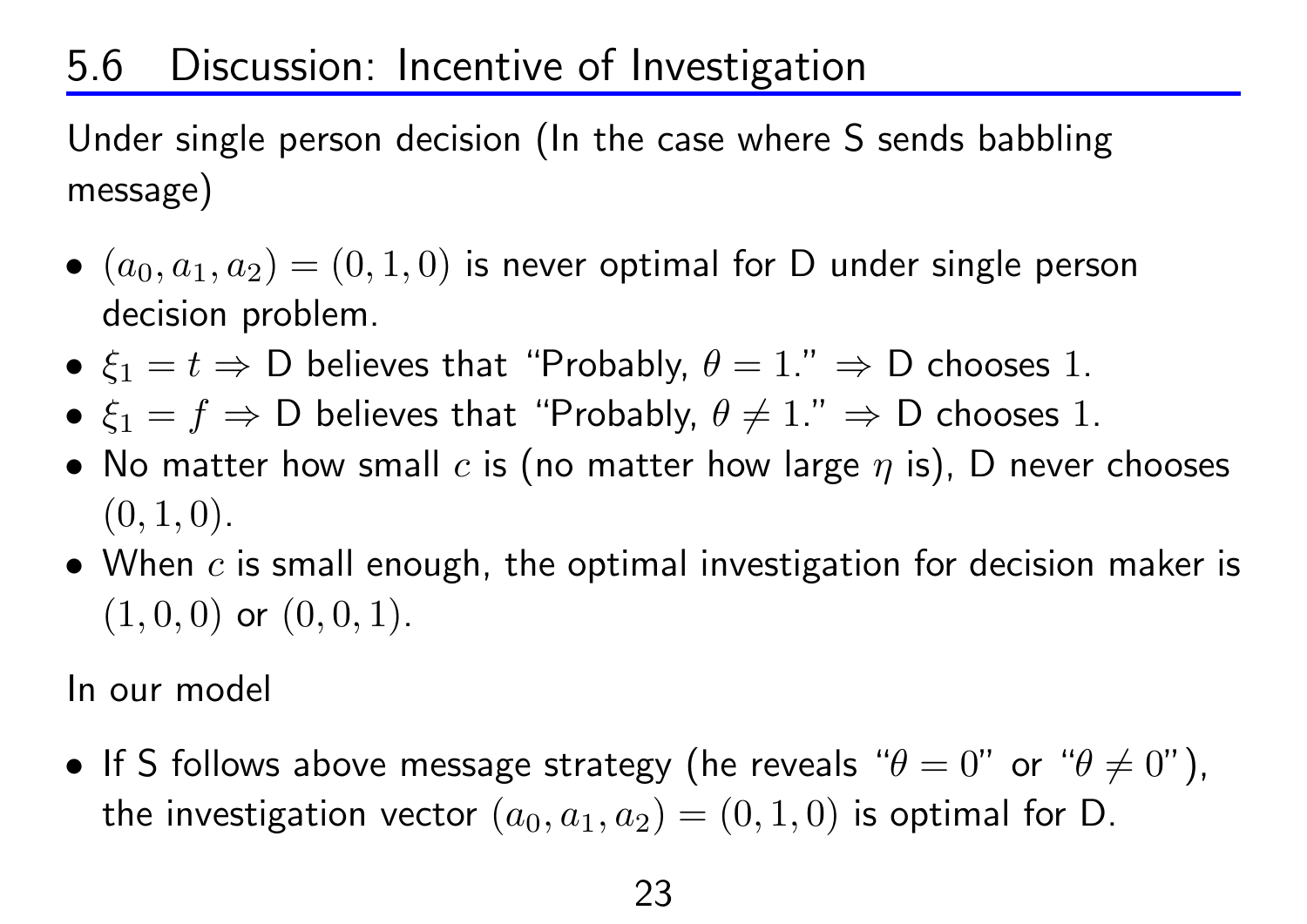## 5.7 Discussion Equilibrium where  $\hat{a}^2 = (0,0,1)$

Proposition 3 There exists a partially separating equilibrium,  $(\hat{\mu}^{0},(\hat{a}^{2},\hat{\rho}),\hat{\beta})$ , if and only if

$$
\frac{2q+1-3c}{2(1-c)} > b \text{ and } \eta \in \left[\frac{1}{2} - \frac{q-c}{1-q}, \frac{5-6b}{2(3-2b)}\right].
$$
 (3)

*•* S's type 0 has no incentive to deviate if and only if

$$
-b^2 \ge \gamma[-(1-b)^2] + (1-\gamma)[-(2-b)^2] \Leftrightarrow \eta < \frac{5-6b}{2(3-2b)}
$$

 $\text{where } 1 - \gamma \equiv \Pr(\xi_2 = t | \hat{a}, \theta = 0) = 1/2 - \eta.$ 

*•* Equilibrium in Prop 2

$$
-b^2 \ge \alpha [-(1-b)^2] + (1-\alpha) [-(2-b)^2]
$$

 $\text{where } 1 - \alpha \equiv \Pr(\xi_1 = f | \hat{a}, \theta = 0) = 1/2 + \eta.$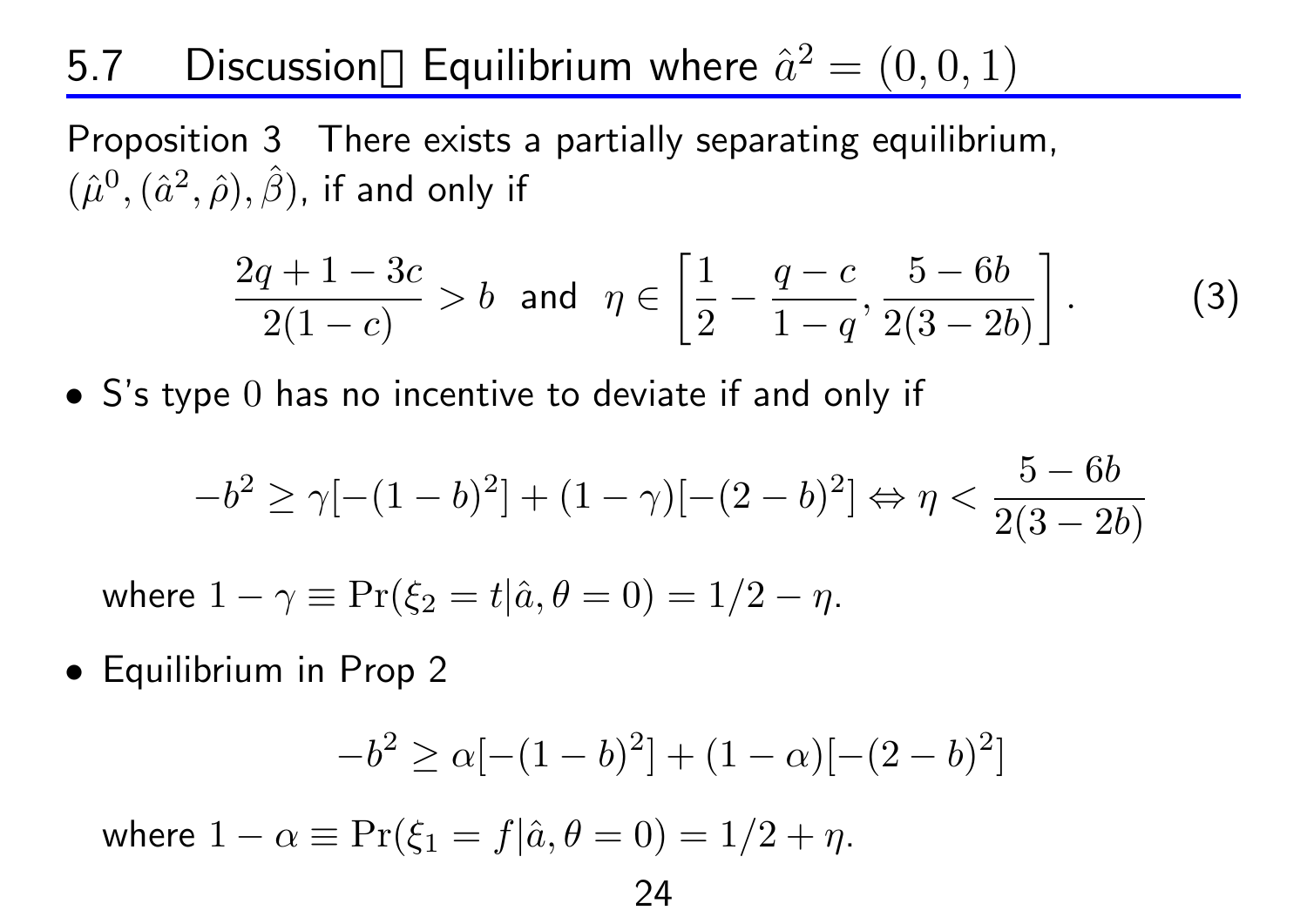## 5.8 Discussion  $q \approx 1/3$ ,  $c \approx 0$ , and  $b > 5/6$

$$
\eta \ge \max\left\{\frac{1}{2} - \frac{q-c}{1-q}, \frac{6b-5}{2(3-2b)}\right\} = \frac{1}{2} - \frac{q-c}{1-q} \approx 0.
$$

- *•* If *η* is small enough, then the D's equilibrium payoff in Prop 2 is almost equal to *−*1*/*3.
- When D cannot acquire information, the D's equilibrium payoff is almost equal to *−*2*/*3.
- *•* The information acquisition provides little additional information about the state for the decision maker. Nevertheless, the decision makers ex ante expected payoff under the equilibrium where she acquire additional information differs vastly from the ex ante expected payoff when she cannot acquire additional information:

$$
-1/3 - (-2/3) = 1/3.
$$

*•*